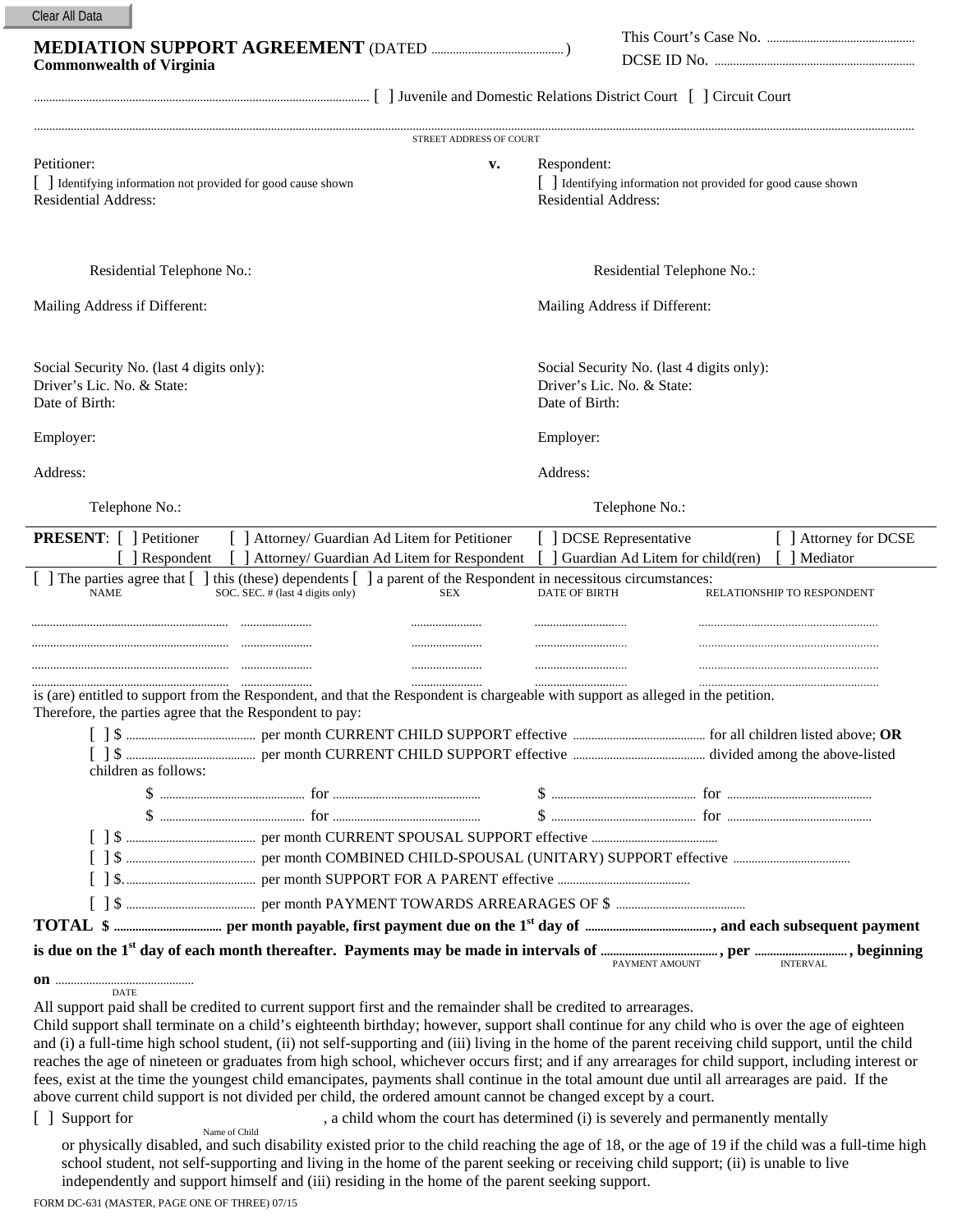### **ARREARAGES:**

### [ ] **No arrearages exist as of .......................................**

[ ] \$ ................................... child support arrearage owed by Respondent.

- [ ] \$ ................................... spousal support arrearage owed by Respondent.
- [ ] \$ ................................... unitary (child/spousal) support arrearage owed by Respondent.
- [ ] **\$ ................................... total SUPPORT arrears owed by Respondent** [ ] **with interest included** [ ] **without interest included**
	- [ ] arrears include an assessment from the effective date of this order to the first payment due date.
	- [ ] This total includes TANF debt or other public funds paid prior to the effective date of this order of \$ .....................................
		- for ........................ months.

These arrearages are calculated as of the date of this Agreement including support owed for the current month. This amount does not include

| payments made after ______________, and respondent shall be credited for any payments made thereafter. Interest shall continue to accrue |  |  |  |  |  |
|------------------------------------------------------------------------------------------------------------------------------------------|--|--|--|--|--|
| on unpaid arrearages at the judgment rate unless the petitioner, in a writing submitted to the court, waives the collection of interest. |  |  |  |  |  |

## **PAYMENT:** Payment shall be made payable to:

[ ] Petitioner at the address shown in the beginning of the Agreement.

The parties shall give the court at least 30 days written notice, in advance, of any proposed change of residential and, if different, mailing address and of any change of telephone number within 30 days of the change. Respondent is required to keep the court informed of the name, address, and telephone number of his/her current employer, and must inform the court in writing of any change in employment status or if Respondent has filed a claim for or is receiving benefits under Title 60.2 (unemployment compensation) within 30 days of the change or filing.

- [ ] Treasurer of Virginia and sent to Virginia Department of Social Services, Division of Child Support Enforcement, P.O. Box 570,
	- Richmond, Virginia 23218-0570 unless otherwise instructed by that agency or this Court and shall contain the following:
		- 1. Check or money order made payable to the Treasurer of Virginia.
		- 2. Print on the check or money order:
			- Your name and social security number
			- Petitioner's name as shown on the first page of this agreement
			- The DCSE ID No. shown on the first page of this agreement. If no such number is shown, use this Court's name and case

number as shown on the front page of this agreement until that number is sent to you; then start using the DCSE ID No. The parties shall give the Virginia Department of Social Services and the court, at least 30 days written notice, in advance, of any proposed change of residential and, if different, mailing address and of any change of telephone number within 30 days of the change. Respondent is required to keep the Virginia Department of Social Services and the court informed of the name, address and telephone number of his/her current employer, and must inform the Virginia Department of Social Services in writing of any change in employment status or if Respondent has filed a claim for or is receiving benefits under Title 60.2 (unemployment compensation) within 30 days of the change or filing.

[ ] The parties shall also give each other at least 30 days written notice, in advance of any change of residential and, if different, mailing address and of any change in telephone number within 30 days after the change.

## **HEALTH CARE PROVISIONS:**

- [ ] Respondent [ ] Petitioner shall provide health care coverage for the [ ] child(ren) [ ] spouse and shall deliver the document necessary for the use of such coverage by the dependents
- [ ] Respondent [ ] Petitioner shall provide dental care coverage for the [ ] child(ren) [ ] spouse and shall deliver the document necessary for the use of such coverage by the dependents
- [ ] Respondent [ ] Petitioner shall provide vision care coverage for the child(ren) and shall deliver the document necessary for the use of such coverage by the dependents.
- [ ] Respondent [ ] Petitioner presently has health care coverage and shall maintain it [ ] or comparable coverage [ ] as long as eligible.

| . | <b>OHC</b><br>. |
|---|-----------------|
|   | OП<br>.         |

In the event of any change in health insurance, the responsible party is required to notify the opposing party of the change. The responsible party shall inform the Virginia Department of Social Services, if support payments are ordered to be paid through the Virginia Department of Social Services, or the opposing party, if support payments are ordered to be paid directly to the opposing party, of any changes in the availability of the health care coverage for the minor child or children.

- [ ] The parties agree that "health care coverage" as defined by the statute is not available at "reasonable cost" as defined by statute, and therefore, the parties agree that neither the Respondent nor the Petitioner will be required to provide health care coverage.
- [ ] Any reasonable and necessary unreimbursed medical and dental expenses for each child covered by this agreement shall be paid in the
	- following manner: ............................................ % Respondent ............................................ % Petitioner.